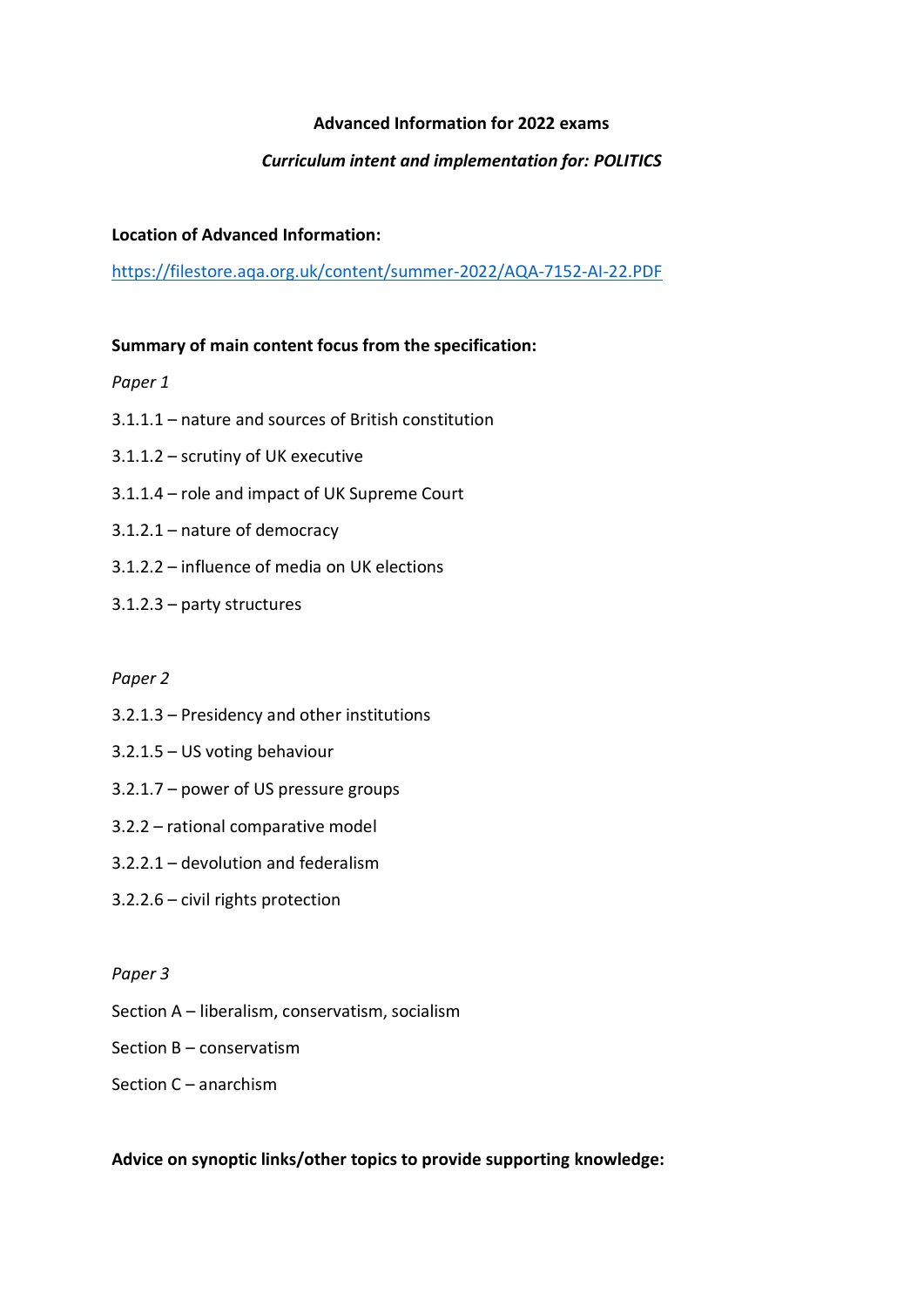Question 3 on Paper 2 is from across all comparative topics

No advanced information is provided for Paper 3 q1-3 and section C, so knowledge is required across all relevant topics

Students have been provided with synoptic links to all the advanced information topics

## **Dates of final exams:**

Paper  $1 - 25$  May am

Paper 2 – 9 June pm

Paper 3 – 17 June am

## **Lesson and intervention schedule from mocks to exams:**

| Wk. Beg. | <b>Lesson topics</b>                  | <b>Intervention schedule</b> |
|----------|---------------------------------------|------------------------------|
| 07 Mar   | Yr 13 Mock Exams                      |                              |
| 14 Mar   | Yr 13 Mock Exams                      | 3.2.1.3                      |
| 21 Mar   | P3 Conservatism - economy             | 3.1.1.4                      |
|          | 3.1.2.3                               |                              |
| 28 Mar   | P3 Anarchism - intro and human nature | 3.1.1.2                      |
|          | 3.1.2.2                               |                              |
| 04 Apr   | <b>EASTER</b>                         | 3.2.2.1<br>3.2.2.6           |
| 11 Apr   | <b>EASTER</b>                         |                              |
| 18 Apr   | 18/19 Apr Bank Holiday                | Progress Day - exam skills   |
|          | P3 Anarchism - society                | 3.2.1.5                      |
| 25 Apr   | P3 Anarchism - state; economy         | 3.1.2.2                      |
|          | 3.2.1.7                               |                              |